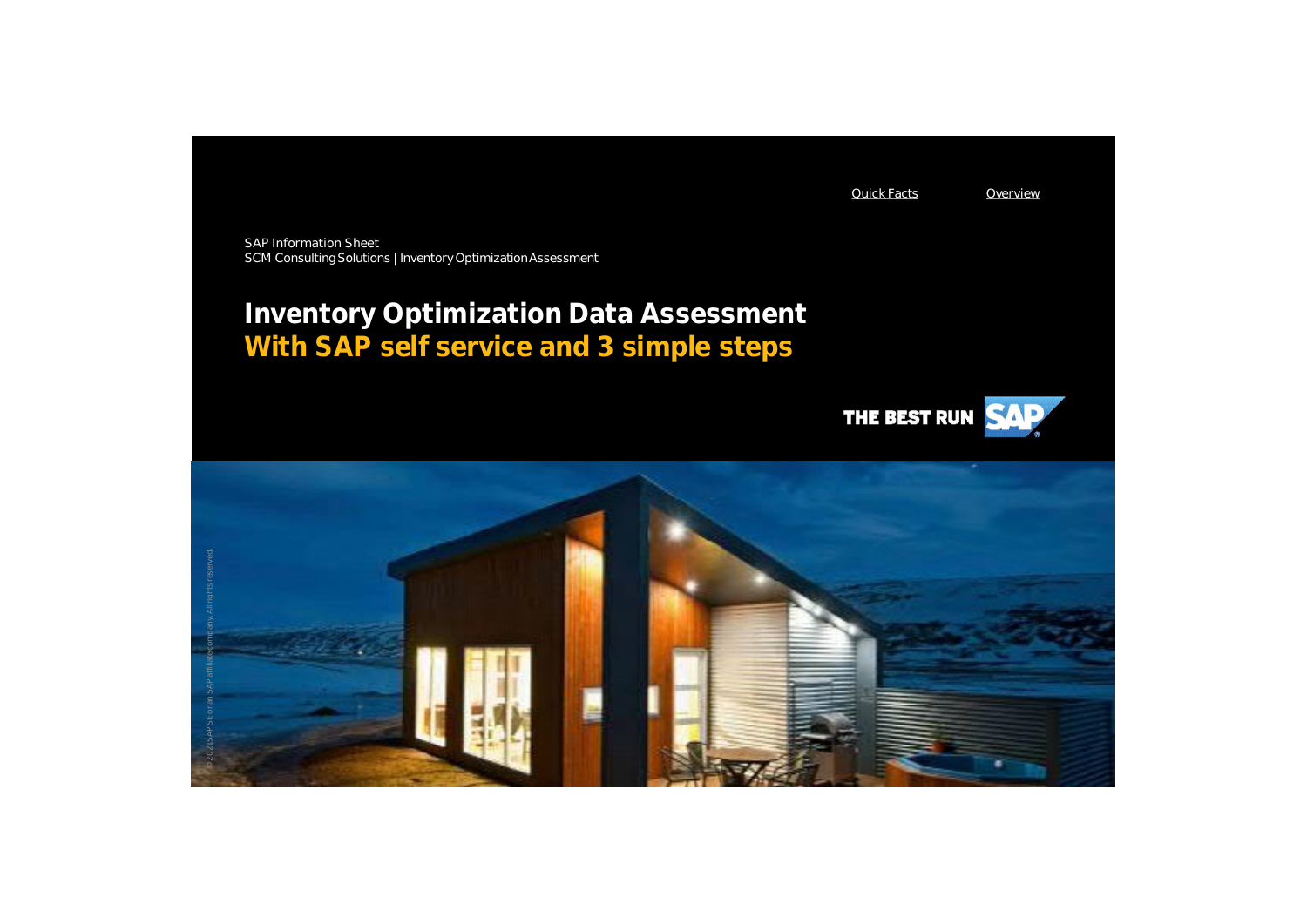#### SAP Information Sheet **Quick Facts** Overview

#### Summary

• In the data assessment, we download data from your system and analyze them to calculate inventory reduction potentials based on your SKUs, to support a business case, or for an optimization project, a migration project or an implementation project.

### Objectives

- You want to know the potential of implementing S/4HANA for SCM, SAP IBP or you want to know if an inventory optimization project is necessary
- You face missing transparency regarding potentials for inventory optimization
- You want to know the potential of
- implementing the Demand-Driven Planning approach with SAP
- You want to know the potential of improving your service levels
- You want to assess the potential of optimizing your manufacturing

### **Solution**

- We download data (master, inventory & consumption data) from your SAP ECC or S/4HANA system and analyze them to calculate inventory saving potentials to support a business case.
- Central cockpit shows all relevant information for review at a glance including key master data, consumption data, statistics, key figure trends, Alerts, and so on
- Benefits
- Inventory saving potential
- Recommendation on inventory optimization approach
- KPI analysis on your inventory/service level/production data
- Recommendation on best fit forecast models

Learn more

Visit www.sap.com/inventoryoptimization and www.sap.com/scmcs or email us scm-consulting-solutions@sap.com for more information on SCM consulting solutions



© 2021 SAP SE or an SAP affiliate company. All rights reserved. 2021

 $\langle$  2/4  $\rangle$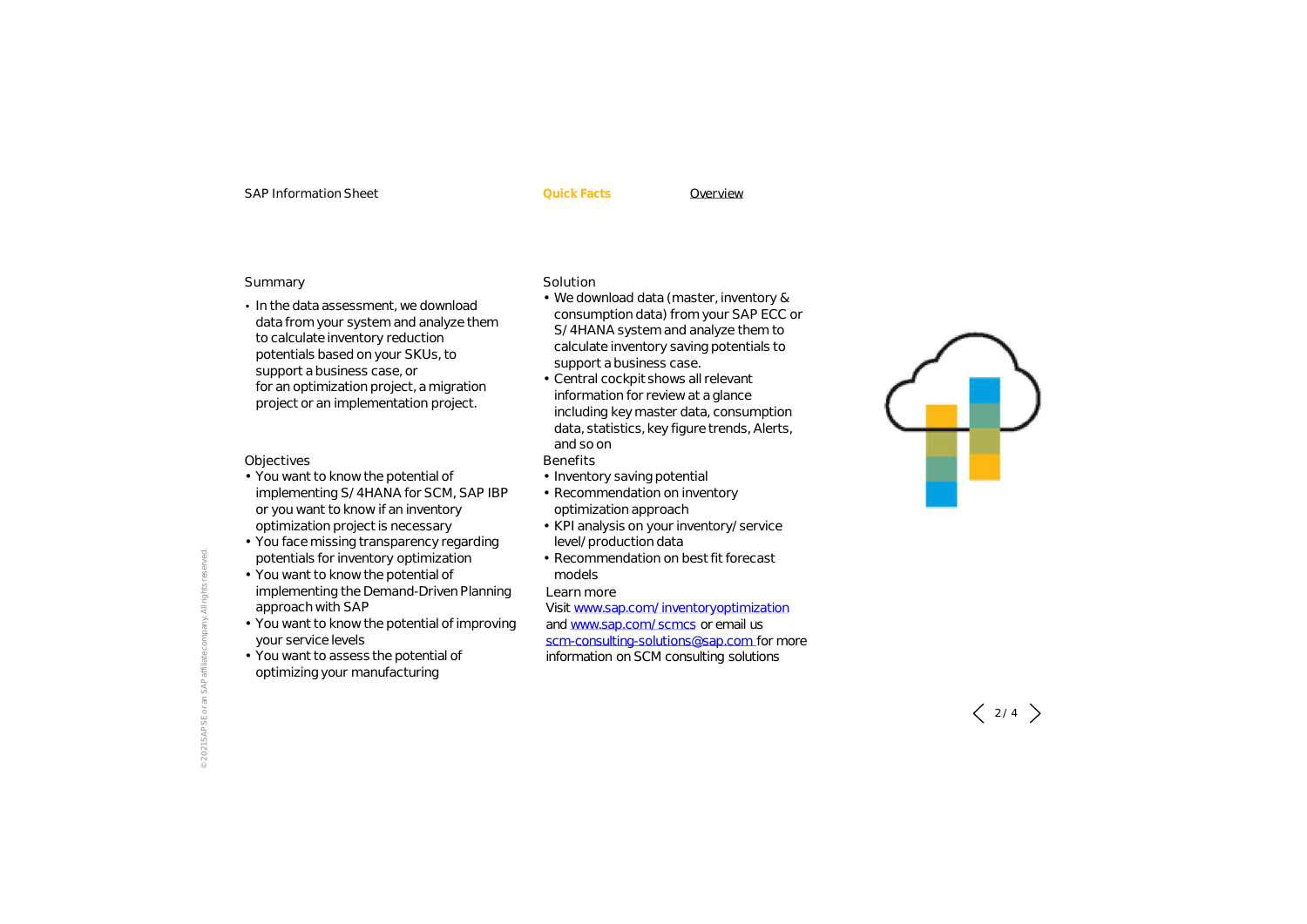#### SAP Information Sheet Cuick Facts

**Overview**

#### Approach

© 2021 SAP SE or an SAP affiliate company. All rights reserved.

The Inventory Optimization Data Assessment provides a comprehensive approach to analyze your potentials in your supply chain in detail for each single SKU.

It follows a simple 3 step approach:

- 1. You download an ABAP program from an internet page, install it, run it, download your data and upload your data to a secure Sharepoint in the SAP cloud. All data protection rules are considered.
- 2. SAP uploads your data to a S/4HANA system and provides you access to your own data via SAP S/4HANA and a SAP Analytics Cloud System (SAC).
- 3. SAP analyzes the data, provides a detailed report and presents the results. You can review our own saving potentials in S/4HANA and SAC.

## Deliverables

- Inventory saving potential
- Recommendation on master data to be adjusted
- KPI analysis on your inventory/production order data/sales order data
- Assess inventory/manufacturing KPIs on aggregated level
- Comparison between current and optimal safety stocks/re-order points
- Comparison between current and optimal DDP KPI's like TOG, TOY, TOR, TORS zones & levels
- Comparison between agreed and actual service level
- Add key attention points to focus on
- A recommendation on packages that would help to improve daily operations
- A remote presentation to show topics above based on customer data

The **Inventory optimization data assessment** supports your business case with an easy, fast and simple data assessment for each of your SKUs, and provides additional statistics and analyses on SAP S/4HANA and SAP Analytics Cloud (SAC)

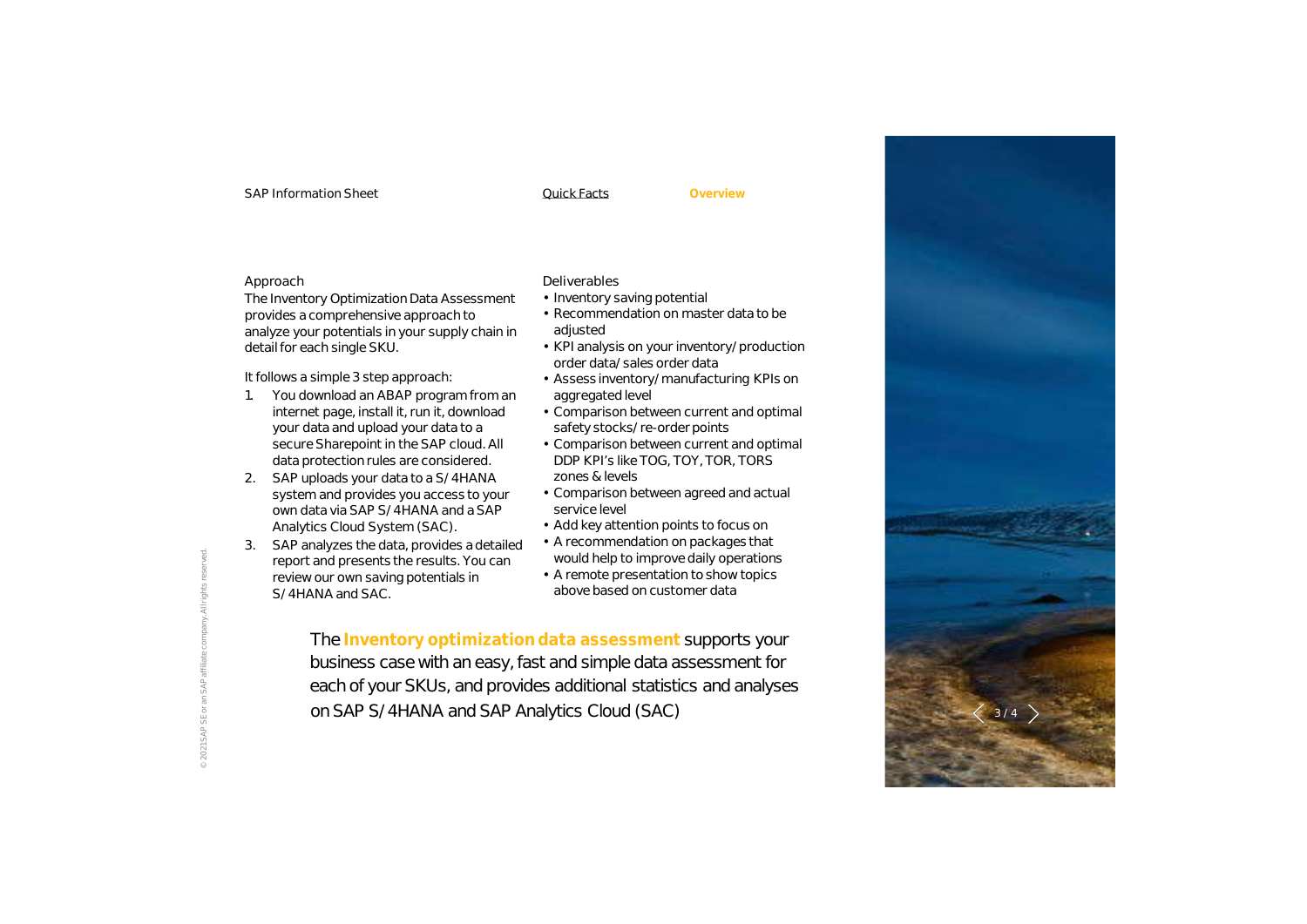

## SAP Analytics Cloud (SAC)

 $\ddot{\circ}$ 

 $\langle$  4/4  $\rangle$